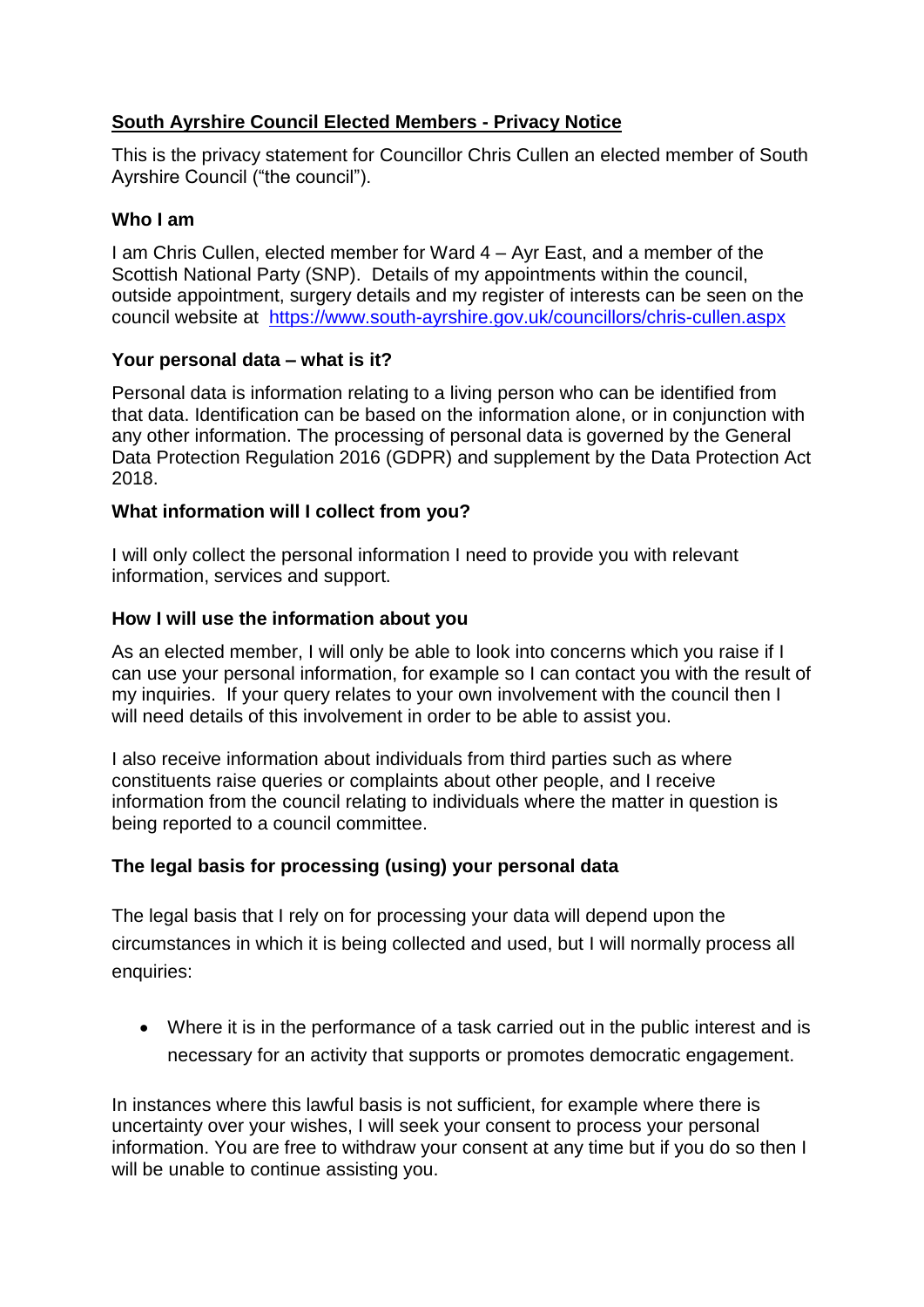Where I have been given information about other people then I use this information because it is necessary for me to carry out my functions as an elected member:

 Where it is in legitimate interests pursued by myself or on behalf of a third party.

For some activities, I also need to process more sensitive personal information about you for reasons of substantial public interest as set out in the Data Protection Act 2018. It is necessary for me to process this more sensitive information to enable me to respond to requests. In these circumstances, I may seek your explicit consent.

### **Who I share your information with**

As an elected member of South Ayrshire Council I would normally pass your personal details and the circumstances of your query/complaint to Council Officers in order to allow the council to look into the issue. I do not generally pass personal details of constituents who contact me to anyone else unless I am required to do so by law or where this is in connection with a criminal investigation.

### **How long do I keep hold of your information?**

I will keep your personal data for no longer than reasonably necessary. However, some casework and policy queries will be retained and revisited to provide the best service and representation for constituents, and I may continue to receive correspondence on these matters.

Notwithstanding, I will only keep your personal information for the duration of the council term, which means for a maximum of five years.

## **Your rights**

You have the following rights depending on what lawful basis I am using to process your personal data – these include:

- $\bullet$  access to your information  $-$  you have the right to request a copy of the personal information that I hold about you.
- correcting your information I want to make sure that your personal information is accurate, complete and up to date. Therefore you may ask me to correct any personal information about you that you believe does not meet these standards.
- Deletion of your information you have the right to ask me to delete personal information about you where:
- I. you think that I no longer need to hold the information for the purposes for which it was originally obtained;
- II. I am using that information with your consent and you have withdrawn your consent – see Withdrawing consent to using your information below;
- III. you have a genuine objection to my use of your personal information see Objecting to how I may use your information below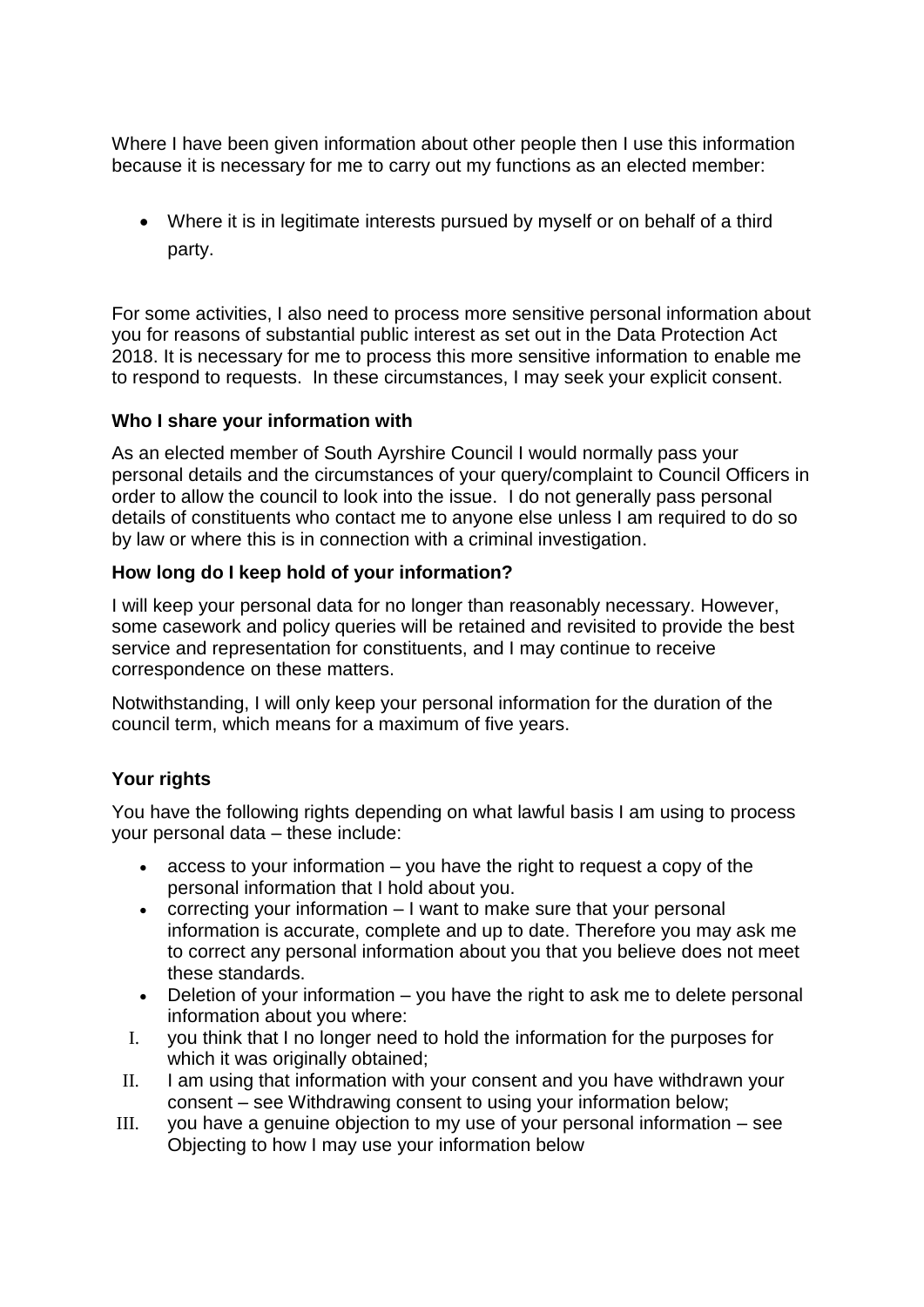IV. my use of your personal information is contrary to law or other legal obligations.

Objecting to how I may use your information – You have the right at any time to tell me to stop using your personal information for direct marketing purposes. I will only use your information to provide you with general updates on my activity as a councillor, and on events within the ward, with your consent.

Restricting how I may use your information – in some cases, you may ask me to restrict how I use your personal information. This right might apply, for example, where I am checking the accuracy of personal information that I hold about you. This right might also apply if I no longer have a basis for using your personal information but you don't want me to delete the data. Where this right is realistically applied will mean that I may only use the relevant personal information with your consent, for legal claims or where there are other public interest grounds to do so.

Withdrawing consent to use your information – Where I use your personal information with your consent you may withdraw that consent at any time and I will stop using your personal information for the purpose(s) for which consent was given.

#### **Please contact me as stated above if you wish to exercise any of these rights.**

#### **Information I hold about other people**

Most of the personal information I hold relates to people who have approached me in connection with a particular issue. However I also hold information about other people as well, where this has been given to me in connection with such an issue. In some cases I will contact these other people directly to inform them that I have been provided with information about them (and also to tell them about their rights under data protection law and advise them about the terms of this privacy statement) but in many cases this is impractical. I will normally hold third party information in connection with attempts to get the council to take some sort of enforcement action and it would not be appropriate for me to contact third parties in these sorts of circumstances.

## **Profiling or automated decision-making processes**

I do not make use of automated decision-making processes or profiling.

## **Getting in touch**

If you wish to request a copy of the personal information that I hold about you or if you have any general data protection queries, my contact details are as follows:

Address: